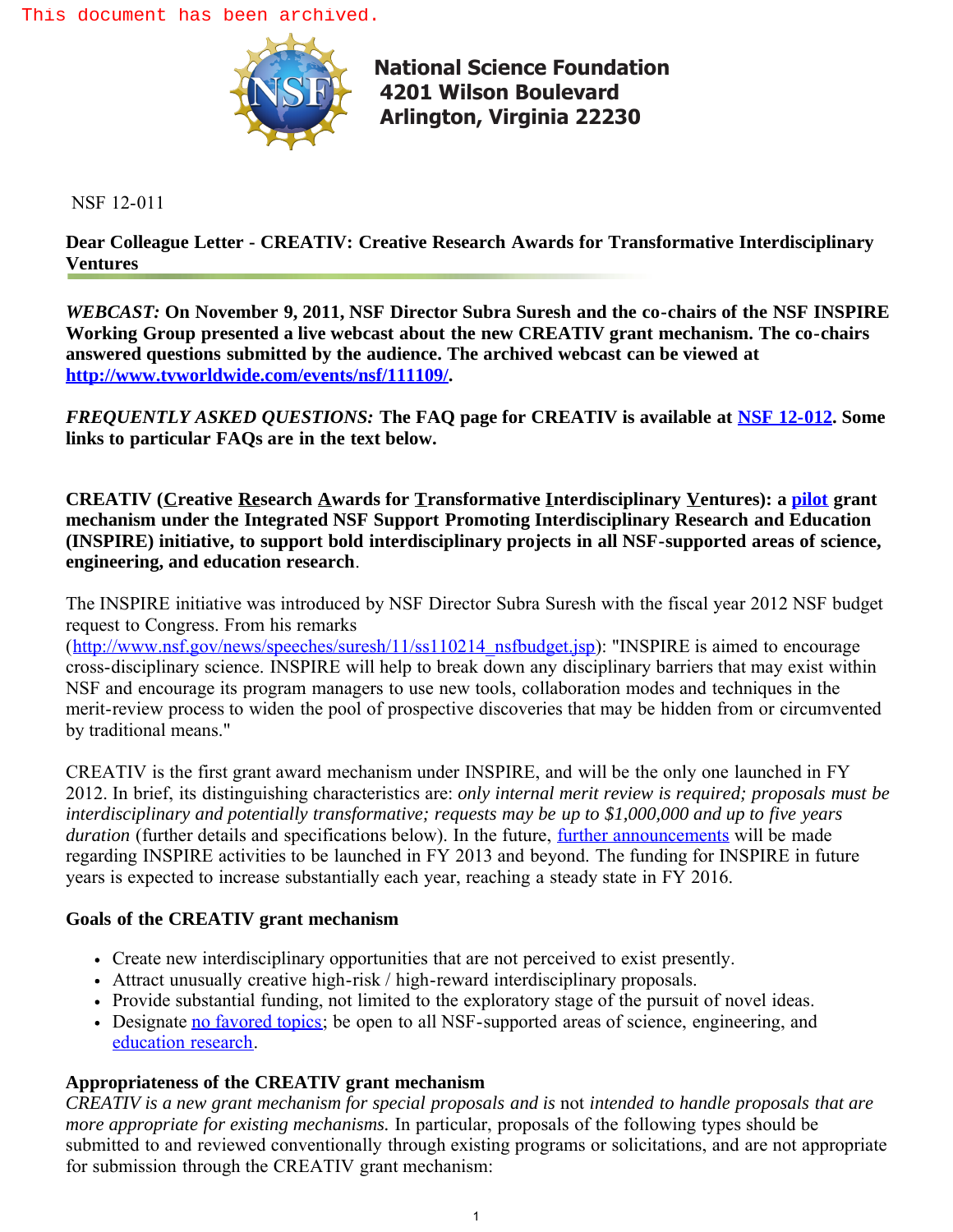- Projects in which the scientific advances lie primarily within the scope of one program or discipline, such that substantial co-funding from another distinct program or discipline is an unlikely proposition.
- Projects that, in the judgment of cognizant program directors, can be expected to receive an appropriate evaluation through external review in regular programs.
- Projects that [continue well-established lines of research,](http://www.nsf.gov/pubs/2012/nsf12012/nsf12012.jsp#ihaa) in accordance with expected progress in their fields.

## **Scope of the CREATIV grant mechanism**

- Proposals on any NSF-supported topic will be accepted.
- Proposals for support in FY 2012 may be [submitted at any time](http://www.nsf.gov/pubs/2012/nsf12012/nsf12012.jsp#itad) between **December 1, 2011,** and **June 15, 2012.**
- Awards will generally support an [individual PI or a small team.](http://www.nsf.gov/pubs/2012/nsf12012/nsf12012.jsp#ital)
- The allowable duration is up to five years.
- A CREATIV award must be [substantially co-funded](http://www.nsf.gov/pubs/2012/nsf12012/nsf12012.jsp#itsv) by at least two [intellectually distinct](http://www.nsf.gov/pubs/2012/nsf12012/nsf12012.jsp#tdcl) NSF divisions or programs (this criterion is elaborated in the FAQ page at [http://www.nsf.gov/publications/pub\\_summ.jsp?ods\\_key=nsf12012\).](http://www.nsf.gov/publications/pub_summ.jsp?ods_key=nsf12012) The maximum total award is \$800,000 for two co-funding programs, and \$1,000,000 for three or more co-funding programs. All awards are subject to the availability of funds.

# **Eligibility for the CREATIV grant mechanism**

- Proposals may be submitted only by U.S. academic institutions that have research and degree-granting education programs in any area of research supported by NSF, and by U.S. non-profit, non-academic organizations (independent museums, observatories, research labs, professional societies and similar organizations associated with research or educational activities). [Other types of organizations](http://www.nsf.gov/pubs/2012/nsf12012/nsf12012.jsp#iwaa) may be included in a CREATIV proposal as subawardees.
- NSF will not accept collaborative CREATIV proposals for a single project submitted separately from multiple organizations. A multi-organization CREATIV project must be submitted as a single proposal requesting a single award to a U.S. academic institution or a U.S. non-profit, non-academic organization, with subawards administered by the lead organization.

# **CREATIV proposal submission and review criteria**

- Potential proposers are encouraged to begin the process by submitting the [CREATIV Inquiry Data](http://www.nsf.gov/od/iia/creativ/inquiry.cfm) [Form](http://www.nsf.gov/od/iia/creativ/inquiry.cfm), as explained on the [FAQ page](http://www.nsf.gov/pubs/2012/nsf12012/nsf12012.jsp#ihai). Before writing and submitting a CREATIV proposal, it is the principal investigator's responsibility to [obtain written authorization](http://www.nsf.gov/pubs/2012/nsf12012/nsf12012.jsp#ihai) to submit a CREATIV proposal by NSF program directors from at least two [intellectually distinct](http://www.nsf.gov/pubs/2012/nsf12012/nsf12012.jsp#tdcl) divisions or programs. This written authorization must be submitted with the proposal in the Supplementary Documents section of the proposal. This documentation represents the program directors' preliminary judgment that the project could be appropriate for consideration under the CREATIV grant mechanism; it is not a commitment to recommend support of the proposal with program funds. If the program directors find that the proposal idea is more appropriate for a regular review process than for CREATIV, or that the idea does not appear to be promising, they will so inform the principal investigator(s). A CREATIV proposal submitted without the required program director authorizations will be returned without review.
- If a PI needs assistance in identifying appropriate programs or program directors with whom to communicate about a proposal idea, one potential resource is the NSF Interdisciplinary Research web site ([http://nsf.gov/od/iia/additional\\_resources/interdisciplinary\\_research/\)](http://nsf.gov/od/iia/additional_resources/interdisciplinary_research/), as elaborated on the [FAQ](http://www.nsf.gov/pubs/2012/nsf12012/nsf12012.jsp#ihai) [page](http://www.nsf.gov/pubs/2012/nsf12012/nsf12012.jsp#ihai).
- The proposal will be submitted electronically via FastLane orGrants.gov to [one](http://www.nsf.gov/pubs/2012/nsf12012/nsf12012.jsp#wsmc) of the prospective cofunding programs, with the other program(s) identified on the proposal Cover Sheet.
- The project title will be preceded by the prefix "CREATIV:", to distinguish the submission from a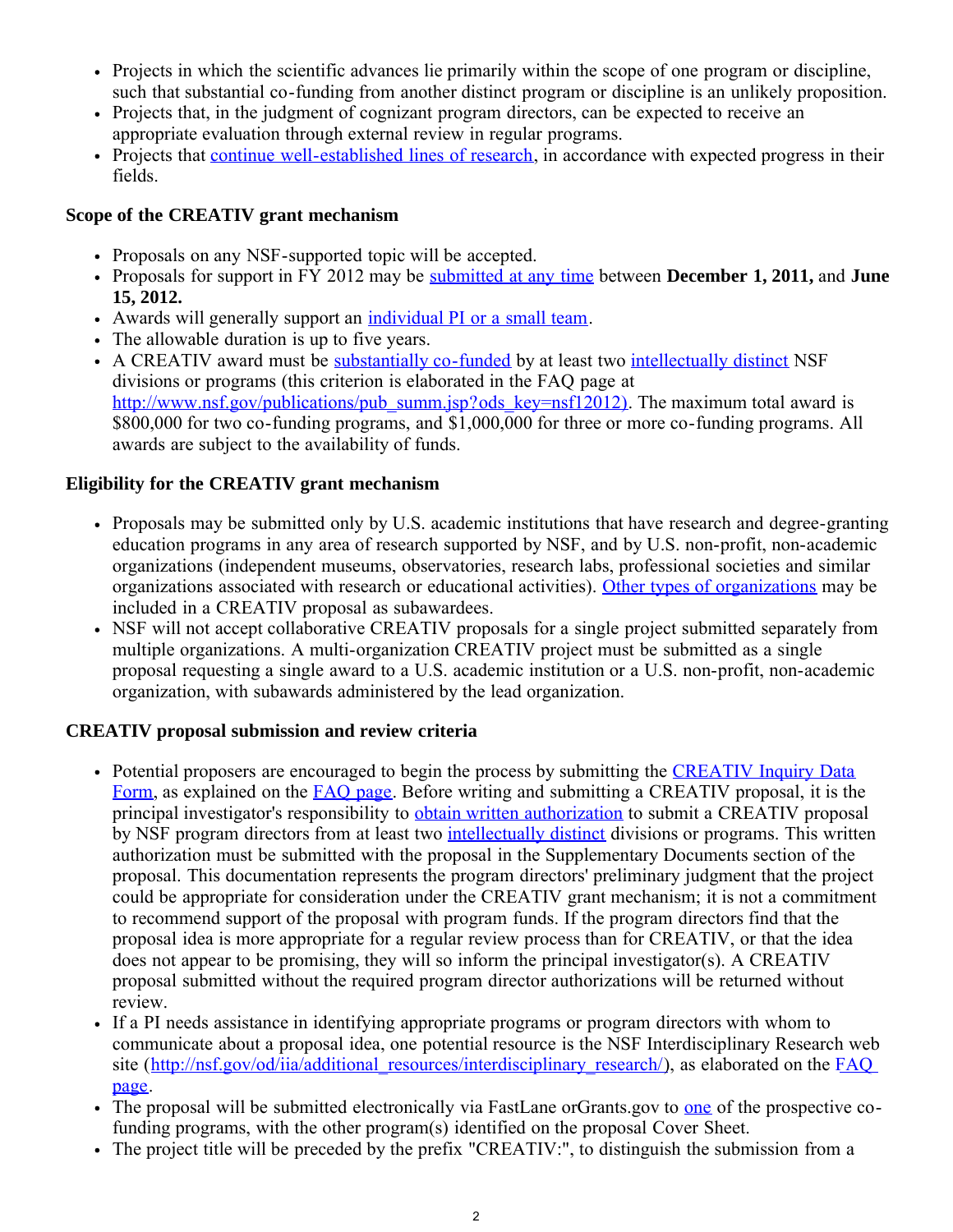regular proposal that would go to a regular review process.

- Compliance with the Grant Proposal Guide ([http://www.nsf.gov/publications/pub\\_summ.jsp?](http://www.nsf.gov/publications/pub_summ.jsp?ods_key=gpg)) ods  $key=gp$  is required. Depending on the circumstances, the Project Description may be significantly [shorter](http://www.nsf.gov/pubs/2012/nsf12012/nsf12012.jsp#hlsm) than the GPG maximum of 15 pages.
- The two standard NSB-approved merit review criteria of intellectual merit and broader impacts apply, as augmented in what follows.
- *Intellectual merit:* A CREATIV award must integrate across multiple disciplines, as opposed to incorporating disciplinary contributions additively. The proposal must identify and justify how the project is interdisciplinary, [for example](http://www.nsf.gov/pubs/2012/nsf12012/nsf12012.jsp#ftac) by:
	- Combining concepts/methods from multiple fields in new, surprising ways;
	- Forming a new community from a union of communities that rarely interact;
	- Proposing problem-driven research that requires a comprehensive and integrative approach to a grand challenge issue;
	- Raising new fundamental questions or interesting new directions for research at the interface of disciplines; or
	- Making major changes in understanding or use of existing concepts or methods to address complex phenomena.
- *Intellectual merit:* A CREATIV award must be [potentially transformative.](http://www.nsf.gov/pubs/2012/nsf12012/nsf12012.jsp#hiii) The proposal must identify and justify what is potentially transformative in the project, by showing specifically how at least one of the following characteristics is fulfilled:
	- Challenges conventional wisdom;
	- Leads to insights that enable new techniques or methodologies; or
	- Redefines the boundaries among disciplines of science, engineering, or education.

The justification must be specific, e.g., for the first characteristic, what form of conventional wisdom is being challenged, and how the proposal has potential for overturning it.

*Broader impacts:* Unusual promise for societal benefit is highly valued in a CREATIV proposal, in the spirit of the NSF strategic plan

([http://www.nsf.gov/news/strategicplan/nsfstrategicplan\\_2011\\_2016.pdf\)](http://www.nsf.gov/news/strategicplan/nsfstrategicplan_2011_2016.pdf) goal to innovate for society.

The proposal must address how the project is better suited for CREATIV than for a regular NSF review process. For example, if the project is of such a high-risk nature that it could meet resistance from conventional reviewers, this could be explained and justified.

# **CREATIV review procedure**

- Only internal merit review is required and typically expected for CREATIV proposals. If program directors elect to obtain external reviews to inform their decision, then the PI will be so informed in the interest of maintaining the transparency of the review and recommendation process.
- On the basis of the criteria outlined above, the cognizant program directors will decide whether to recommend a CREATIV proposal for co-funding from their programs.
- A decision and feedback will be sent to the principal investigator(s), generally within two to three months after proposal submission. The feedback will typically be in the form of a Context Statement and a PO Comment in FastLane, explaining the rationale for the decision.
- [No reconsideration](http://www.nsf.gov/pubs/2012/nsf12012/nsf12012.jsp#mcpw) of declined CREATIV proposals is allowed. By submitting a proposal to the pilot CREATIV grant mechanism, with "CREATIV:" in the proposal title, the principal investigator chooses an alternative review process and waives the option of reconsideration. This is analogous to the GPG provision for the existing RAPID and [EAGER](http://www.nsf.gov/pubs/2012/nsf12012/nsf12012.jsp#hdtc) mechanisms.
- No-cost extensions and supplemental funding are permitted under standard NSF policies.
- Renewed funding of CREATIV awards may be requested only through submission of a proposal that will be subjected to full external merit review. Such proposals may be designated as "CREATIV renewals".